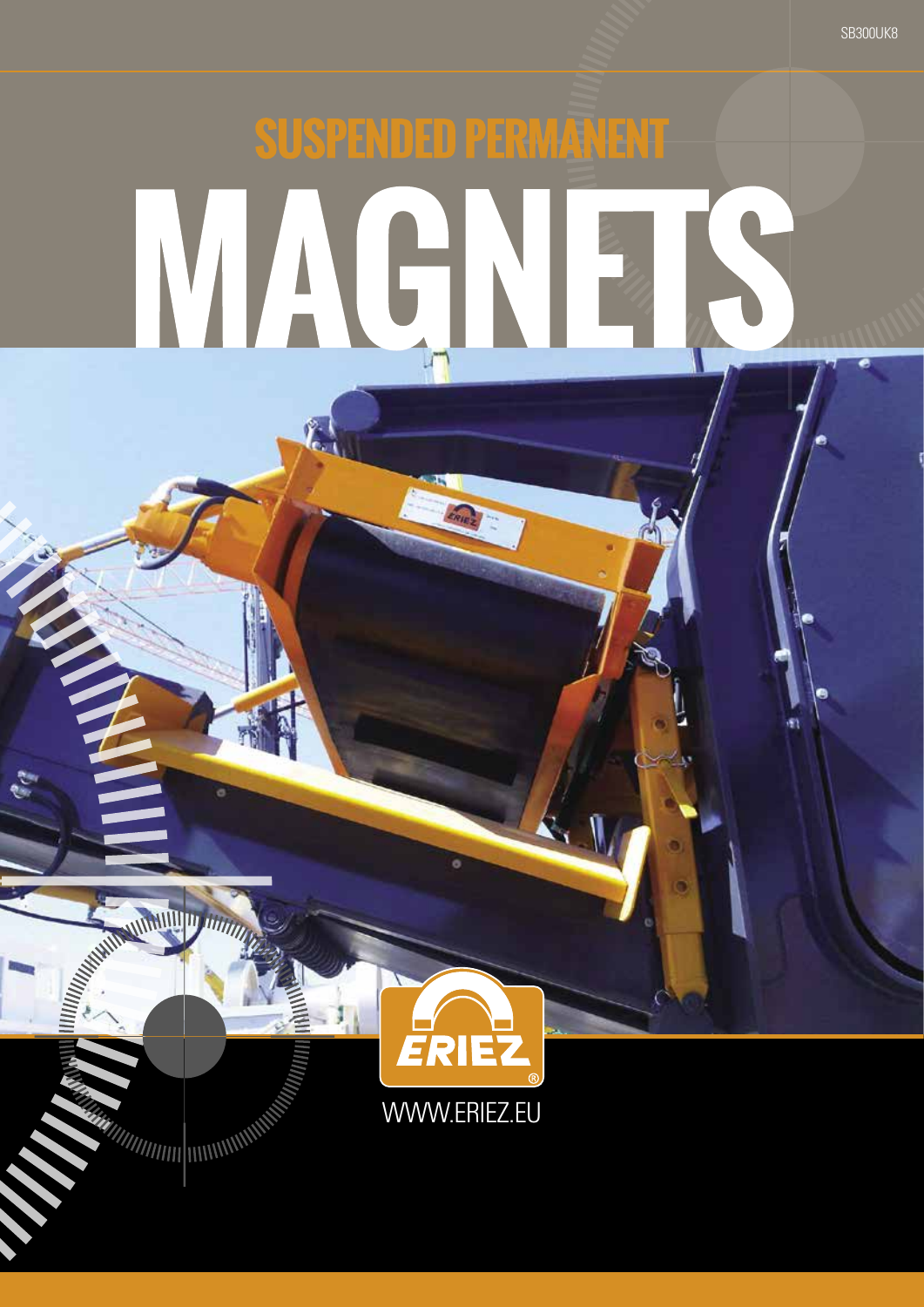# **SUSPENDED PERMANENT MAGNETS**

**Suspended Permanent Magnets are used in a range of applications and industries to recover valuable ferrous metals and protect downstream equipment.** 



### FEATURES

- 200-400mm suspension heights
- Multiple magnet circuit designs
- Hydraulic and electric motor options
- Range of sensors available
- To suit 500-2000mm wide conveyors as standard, with larger units available upon request
- ATEX certified magnets available

### **APPLICATIONS**

- Tramp iron removal from a range of materials
- Ideal for fitting to mobile crushing, screening and shredding machines
- Recovery of steel cans from MSW
- Removal of nails and screws from waste wood
- Protection of vital downstream equipment in mines and quarries

### IN-LINE POSITION

- Maximum iron removal
- Material is moving towards the magnet thereby facilitating iron capture and removal
- Often requires a smaller, less expensive magnet than equivalent cross-belt
- Extension magnets available if required

## CROSS-BELT

- Easy to retro-fit into existing installations
- Simple iron discharge and collection
- Ideal for lightweight mobile machinery
- Often requires a larger magnet to match the performance of in-line magnets

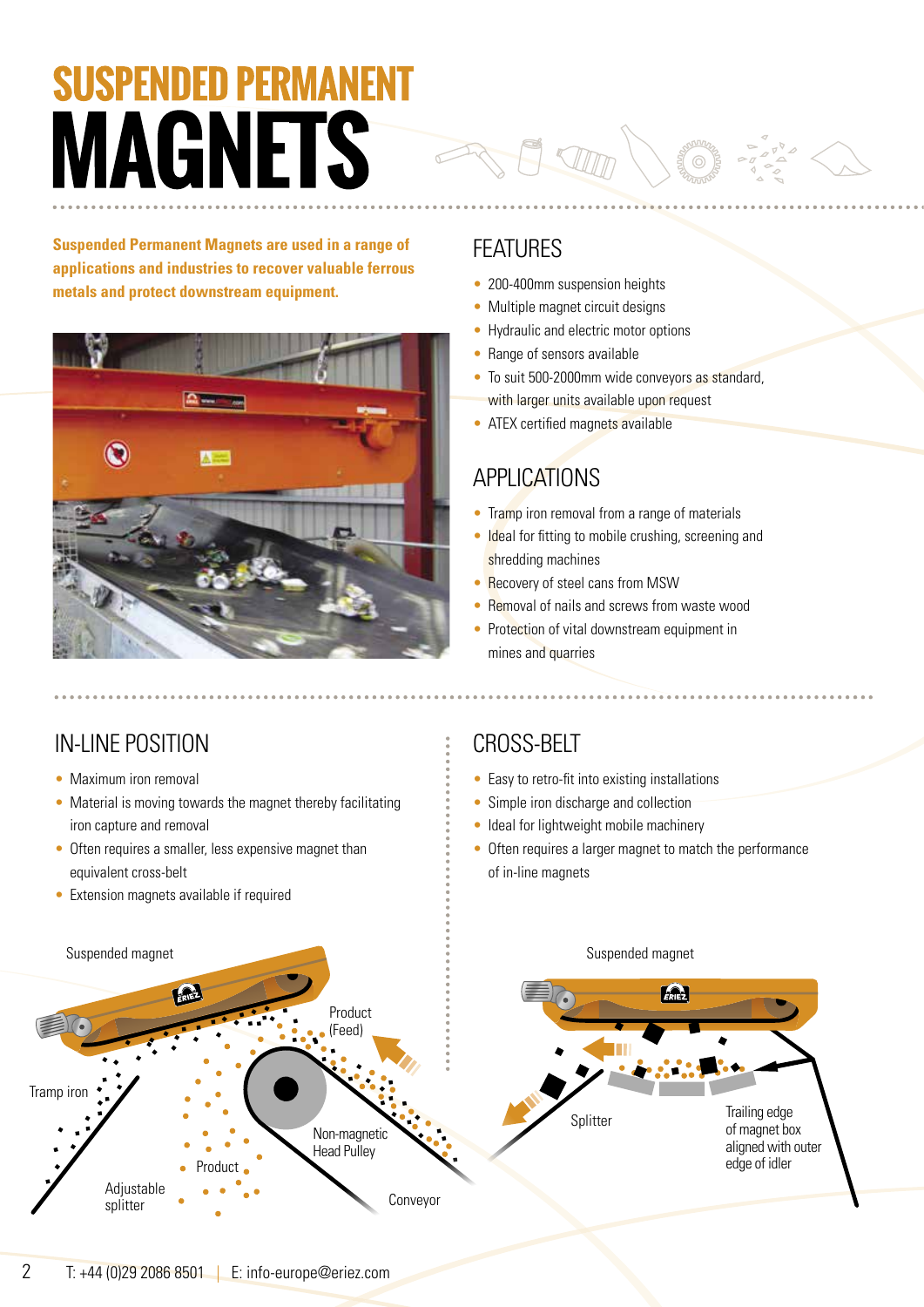# ERIEZ **MODELS**



#### **CP MAGNETS**

CP magnets are ideal for general tramp iron removal from a range of materials. CP magnets utilise a basic single pole design for cost effective but reliable performance.

\*Multiple sizes available in stock at Eriez Europe

#### **SP MAGNETS**

SP magnets use larger magnet blocks with a multi pole design to enable use at increased suspension heights and to achieve maximum iron removal.

#### **TP MAGNETS**

TP magnets incorporate a higher strength, dual pole magnet design to offer improved separation of smaller tramp iron. A horizontal lift orientation also reduces belt wear. \*Multiple sizes available in stock at Eriez Europe

#### **FH MAGNETS**

FH magnets are constructed with a multi-pole design and are most suited to mobile equipment applications due to their lightweight stainless-steel frame, compactness and high separation efficiency.

New internal frame design available – slimline, compact design simplifies the belt change process and is ideal for mobile crushers, shredders or screeners.

| <b>MODEL</b> | <b>MAGNET</b> | <b>SUSPENSION</b><br>(MAXIMUM) | <b>APPLICATIONS</b>                                                   |
|--------------|---------------|--------------------------------|-----------------------------------------------------------------------|
| СP           | Centre-pole   | 200-350 mm                     | MRF plants, mobile crushers, picking belts, quarries, concrete re-bar |
| TP           | Twin-pole     | $200 - 350$ mm                 | Waste wood, mobile shredders, picking belts, recycling                |
| SP           | Multi-pole    | Up to 400 mm                   | Large quarry/mining conveyors, protection of downstream equipment     |
| <b>FH</b>    | Multi-pole    | $200 - 250$ mm                 | Mobile crushers/shredders/screens, picking belts, recycling           |

#### SELF-CLEANING

- Heavy-duty vulcanised belt and pulley setup discharges iron parts from the magnet
- Available in a range of sizes to meet installation requirements
- Low maintenance
- All models available with electric or hydraulic drive



#### MANUAL-CLEANING

- Ideal where quantity of tramp iron present is low
- Magnet stripper plate can be included to facilitate cleaning
- Lightweight and small size for confined installations
- Few wear parts